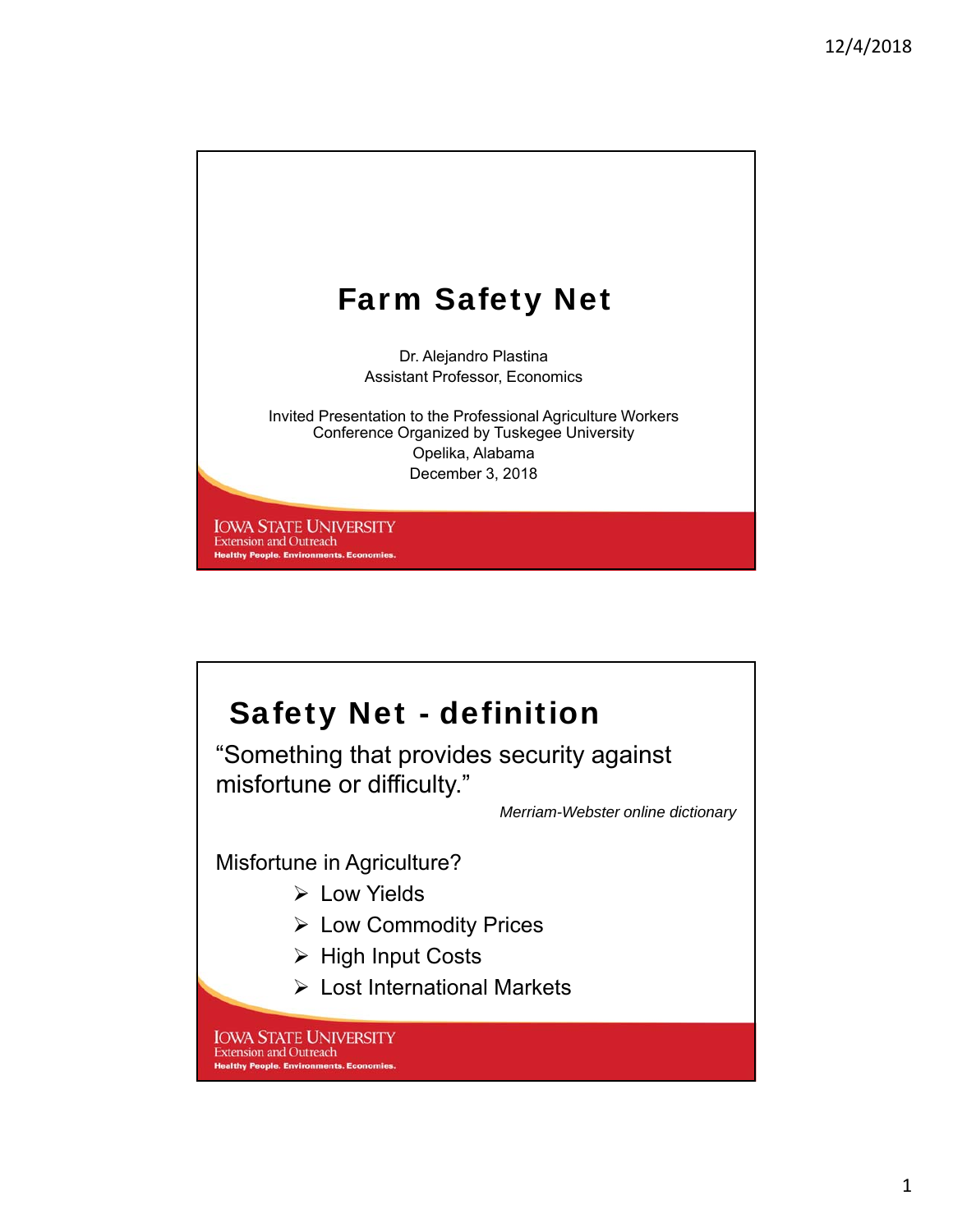### **Overview**

- Next Farm Bill?
- 2014 Farm Bill (Expired)
- ARC-CO acting as Safety Net?

**IOWA STATE UNIVERSITY Extension and Outreach Healthy People. Environments. E** 

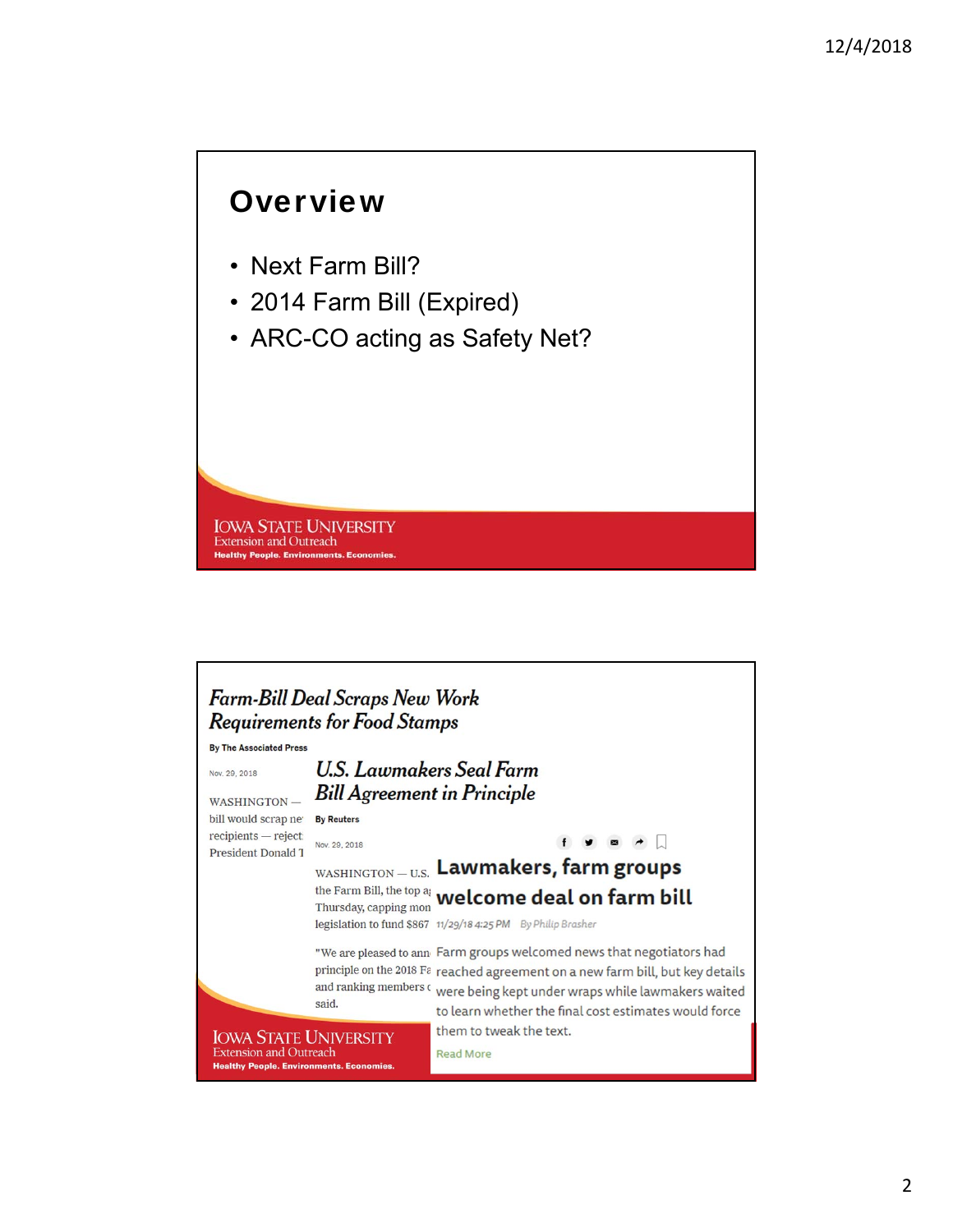# Next Farm Bill

- Differences in legislation and approach between the chambers
	- House Farm Bill passed on partisan lines
	- Senate Farm Bill passed with bi-partisan vote
	- Major differences on work requirements for nutrition programs
	- Senate put in tighter payment limitations than House for commodity support programs
	- House reduced spending for conservation programs (and eliminated some programs), while Senate maintained conservation spending

**IOWA STATE UNIVERSITY Extension and Outreach Healthy People. Environments. Ec** 

# What next?

- Details kept under wraps
- Awaiting Congressional Budget Office cost estimates
- Media says:
	- major commodity and conservation programs unchanged
	- the adjusted gross income limit for subsidy recipients would stay at \$900,000 a year.
	- Reference prices in the Price Loss Coverage would not be changed, but producers would be allowed to update yields in some cases.
	- Legalize industrial hemp production, and develop crop insurance

**IOWA STATE UNIVERSITY Extension and Outreach Healthy People, Environments, Economies**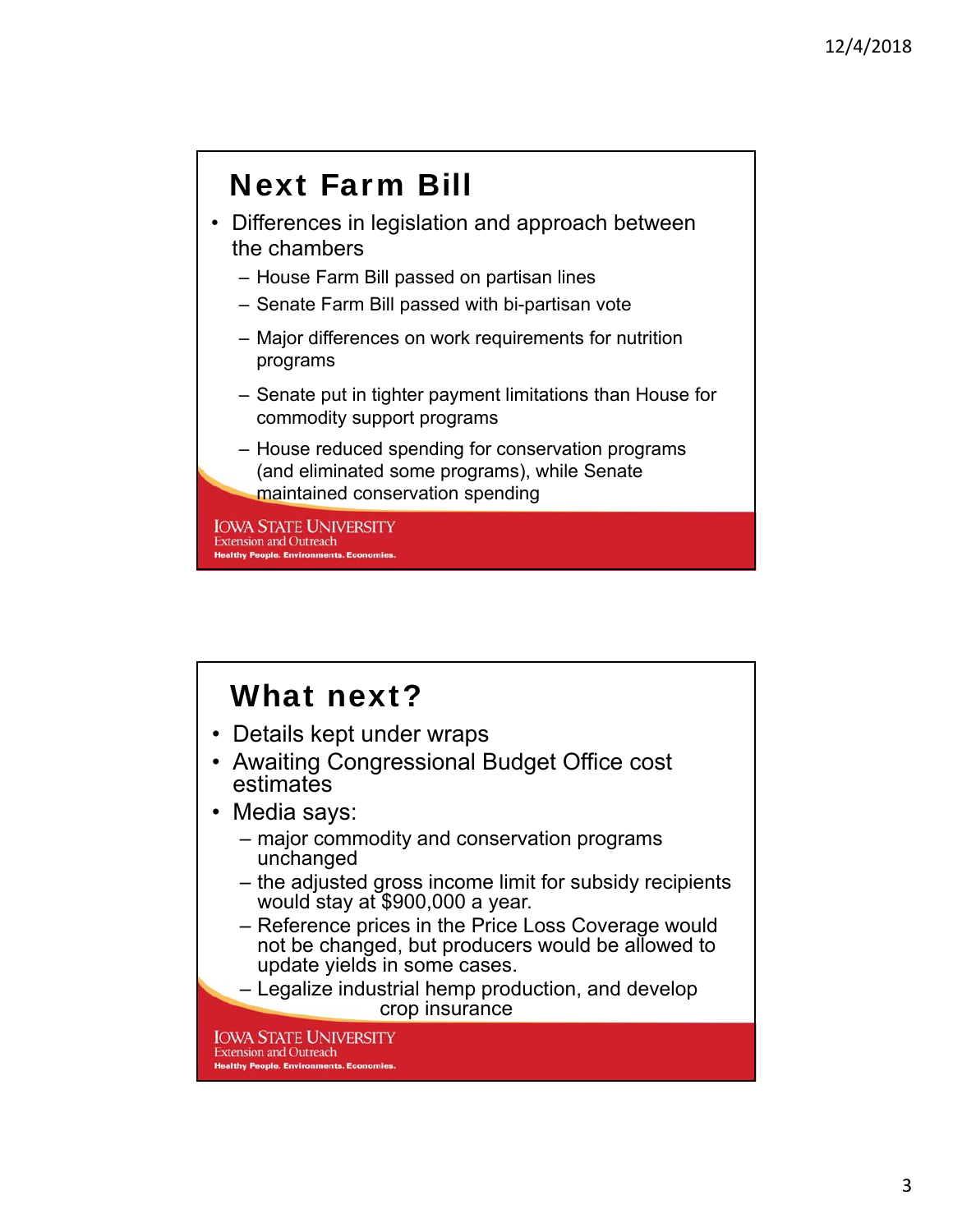

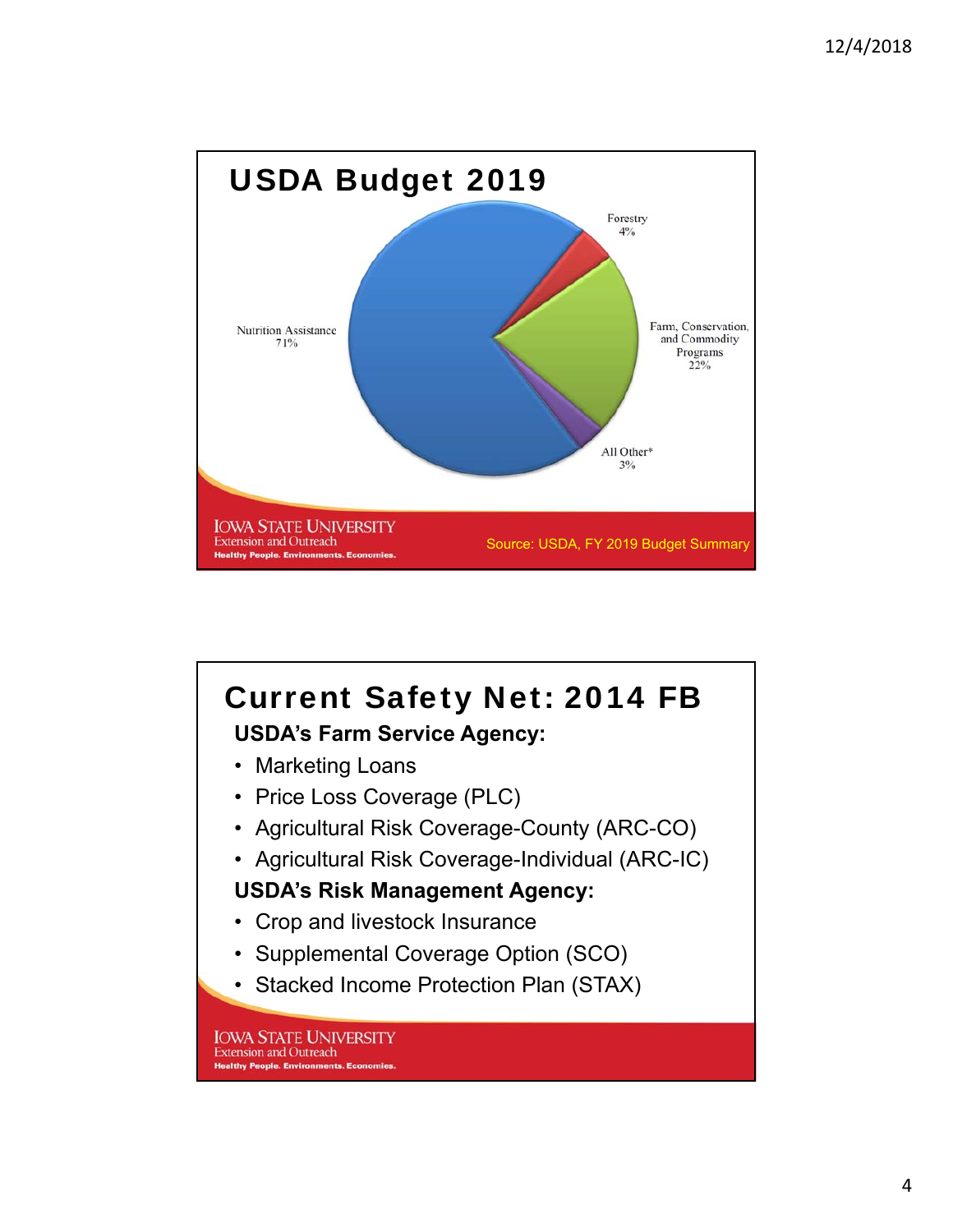

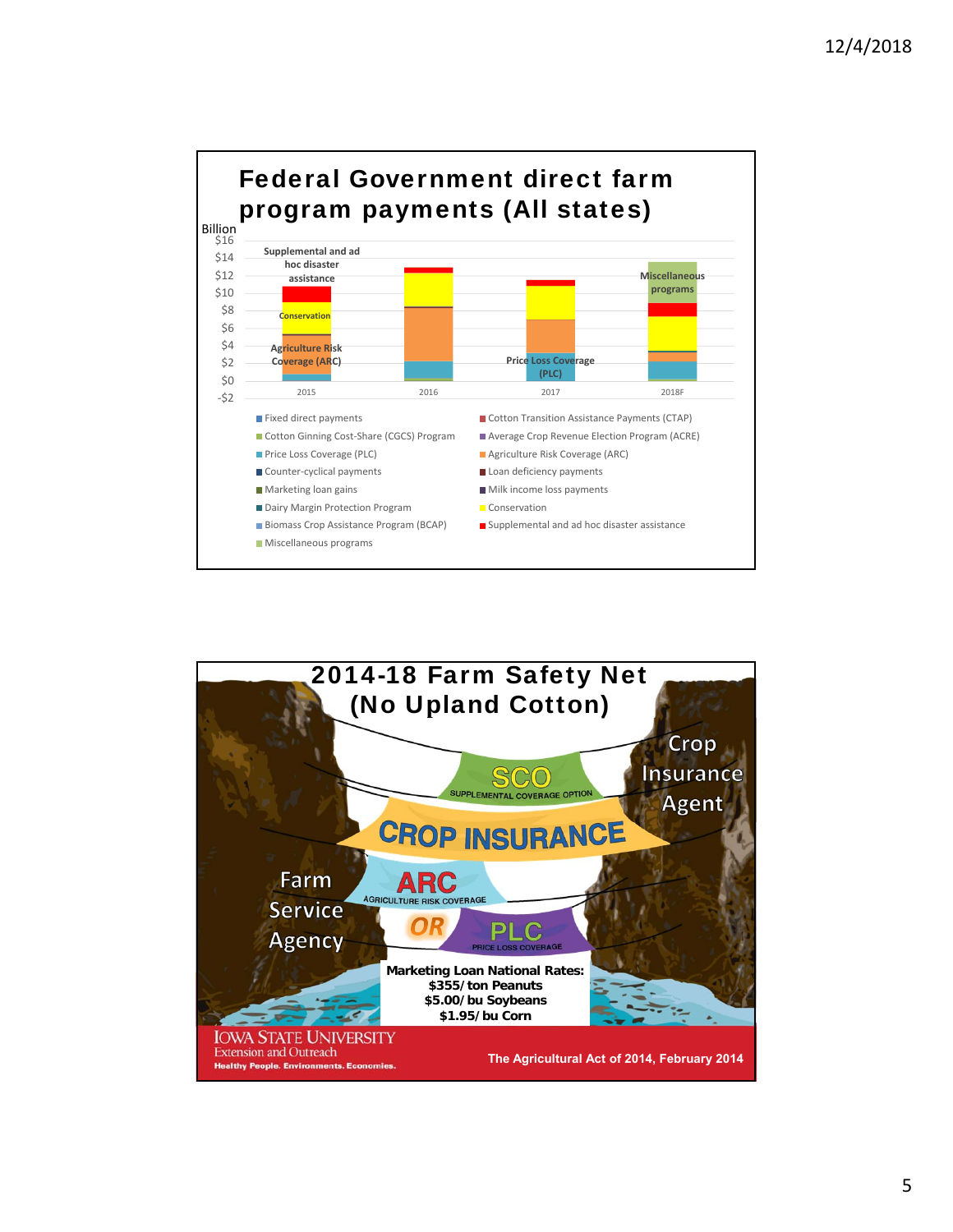| <b>Covered Commodities for ARC &amp; PLC</b> |                       |                         |  |
|----------------------------------------------|-----------------------|-------------------------|--|
| <b>Barley</b>                                | Canola                | Corn                    |  |
| Crambe                                       | <b>Flaxseed</b>       | Garbanzo, Large         |  |
| Garbanzo, Small                              | <b>Grain Sorghum</b>  | Lentils                 |  |
| <b>Mustard Seed</b>                          | Oats                  | <b>Peanuts</b>          |  |
| Peas, Dry                                    | Rapeseed              | <b>Rice, Long Grain</b> |  |
| <b>Rice, Medium Grain</b>                    | <b>Safflowers</b>     | <b>Sesame Seed</b>      |  |
| <b>Soybeans</b>                              | <b>Sunflower Seed</b> | <b>Wheat</b>            |  |

# 2014 Farm Bill: PLC/ARC

#### **Price Loss Coverage (PLC):**

• Payments triggered by Low Prices

#### **Ag Risk Coverage (ARC):**

• Payments triggered by Low Revenue (price × yield)

o ARC-CO: County revenue

o ARC-IC : Individual Farm revenue

**IOWA STATE UNIVERSITY**<br>Extension and Outreach **Healthy People. Environments. Economies**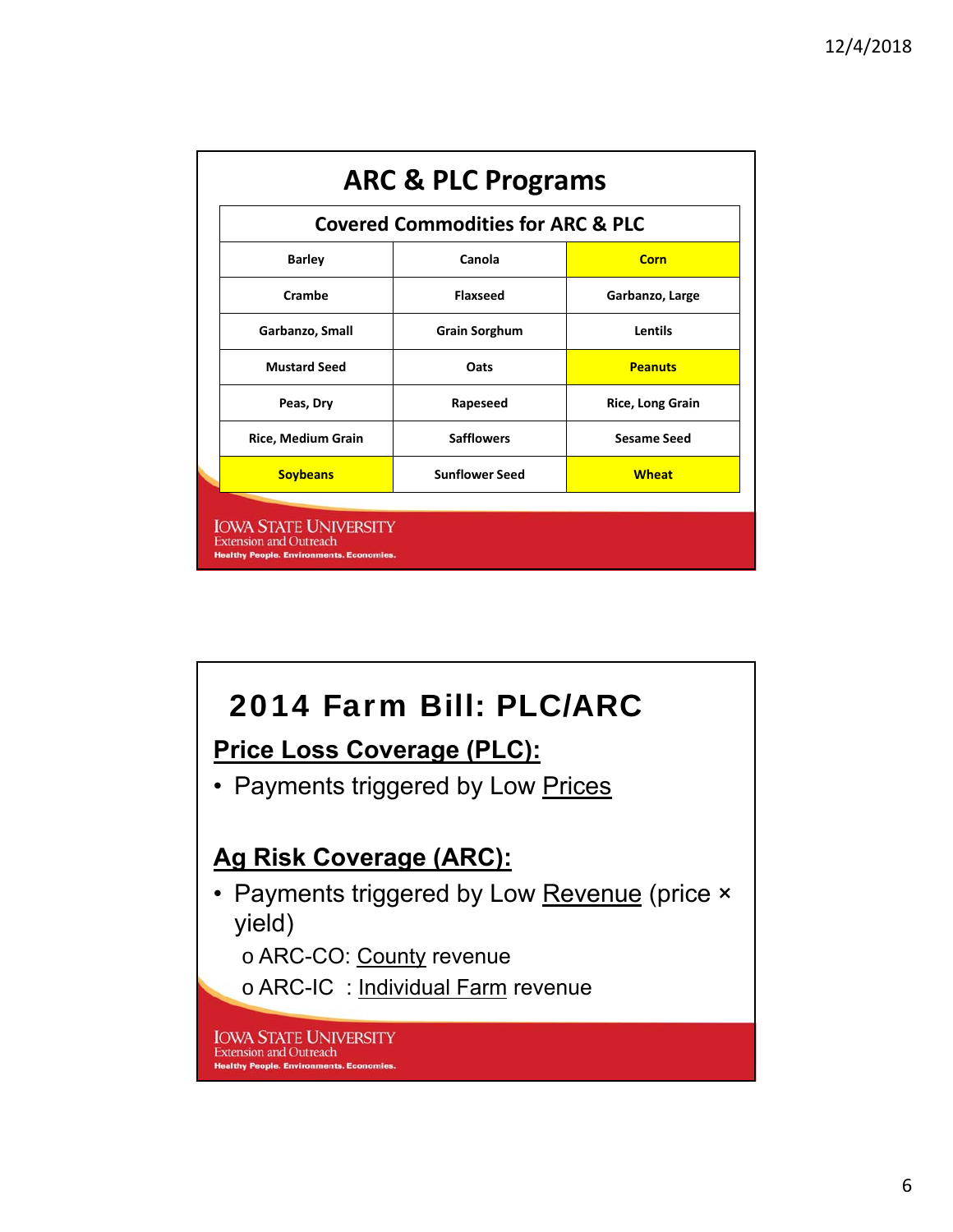

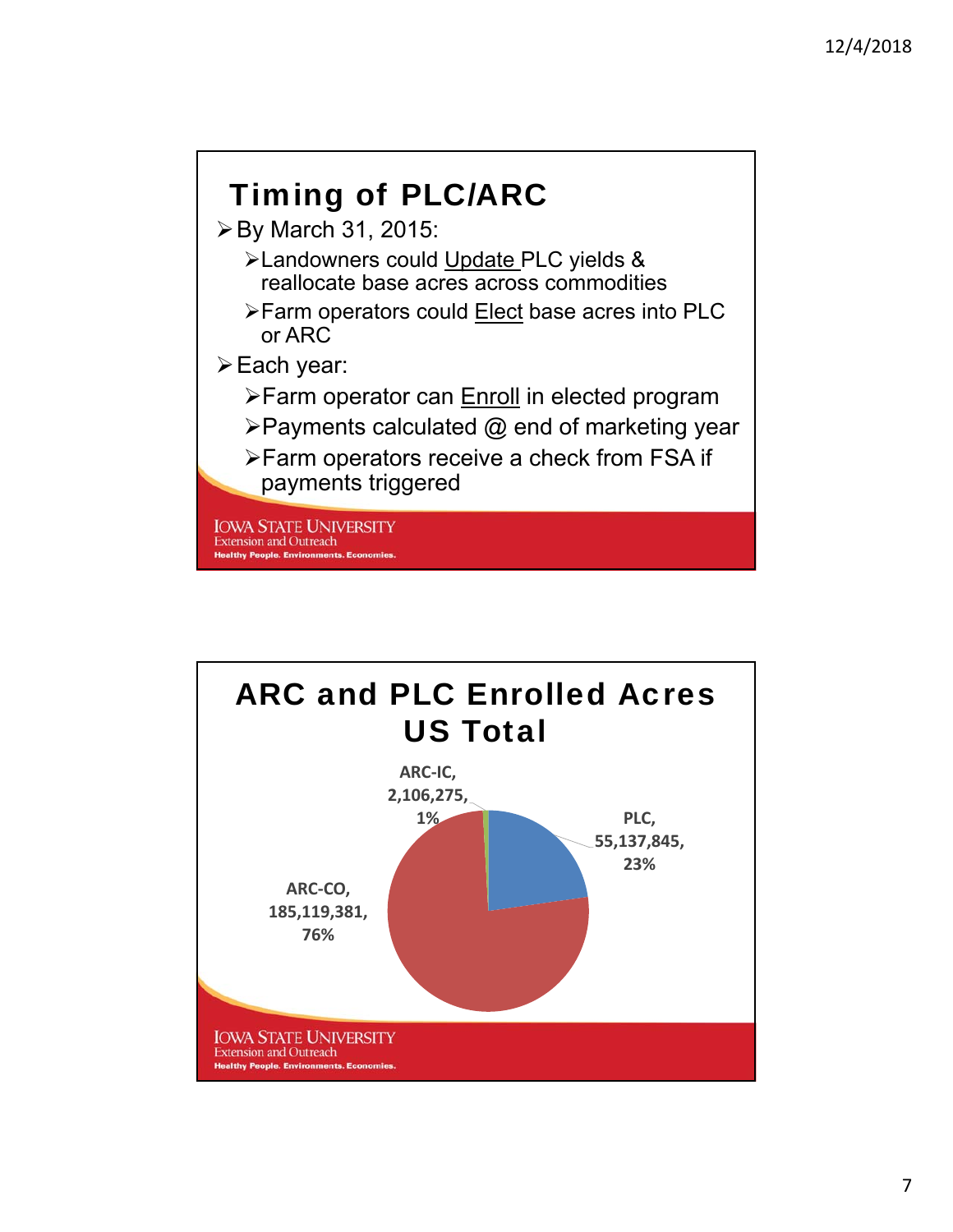

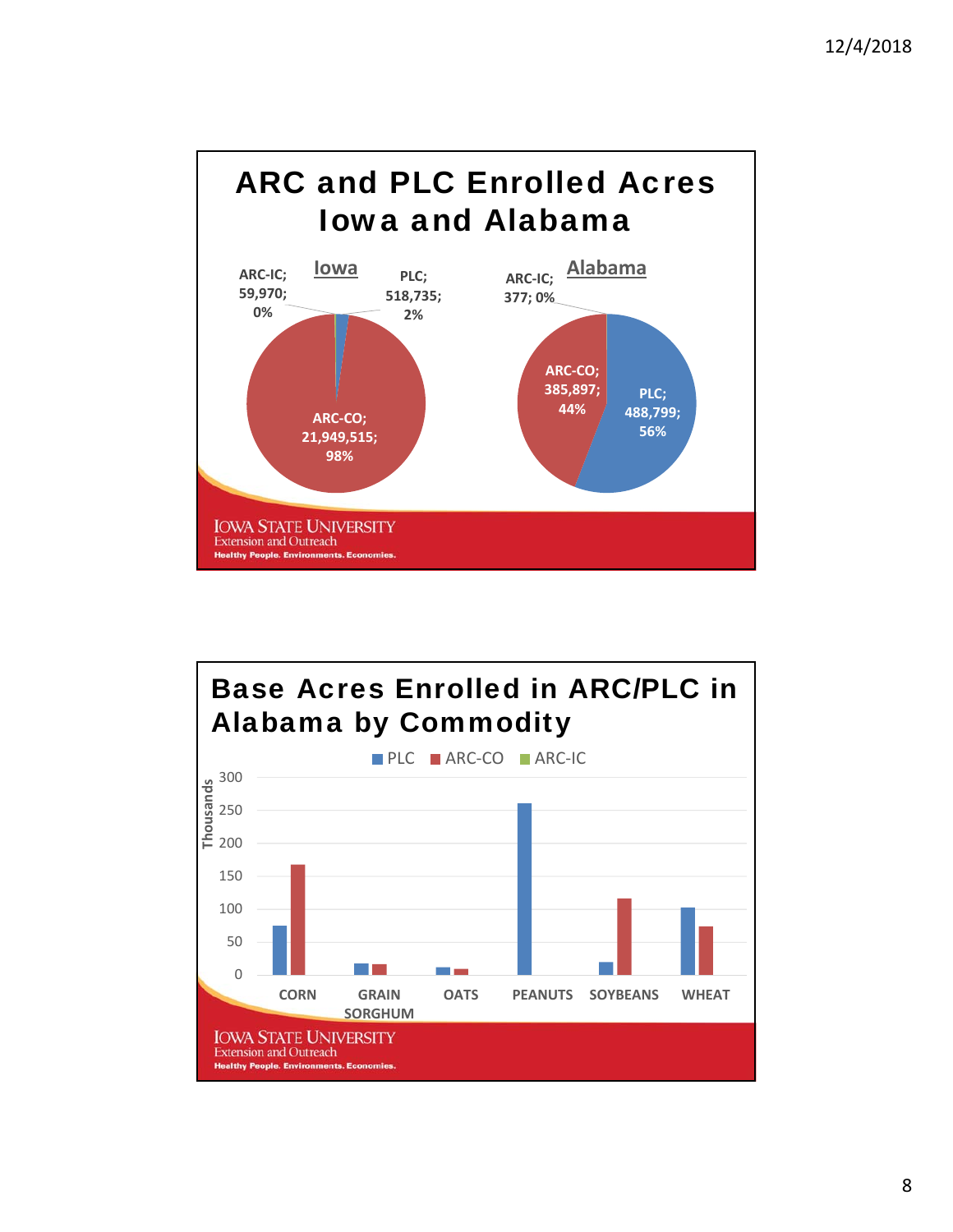### Base Acres Enrolled in ARC/PLC in Alabama by Commodity



#### Price Loss Coverage Payments made when the effective price is less than the reference price for a covered commodity. • Effective Price is the *higher* of Marketing year Average Price (MYA) for the crop or the National Loan Rate for the crop. • Payments made on 85% of base acres • Payments made regardless of commodity planting (deduction for vegetables, fruits, wild rice) • Sequestration 6.8%**IOWA STATE UNIVERSITY Extension and Outreach Healthy People. Environments. Eco**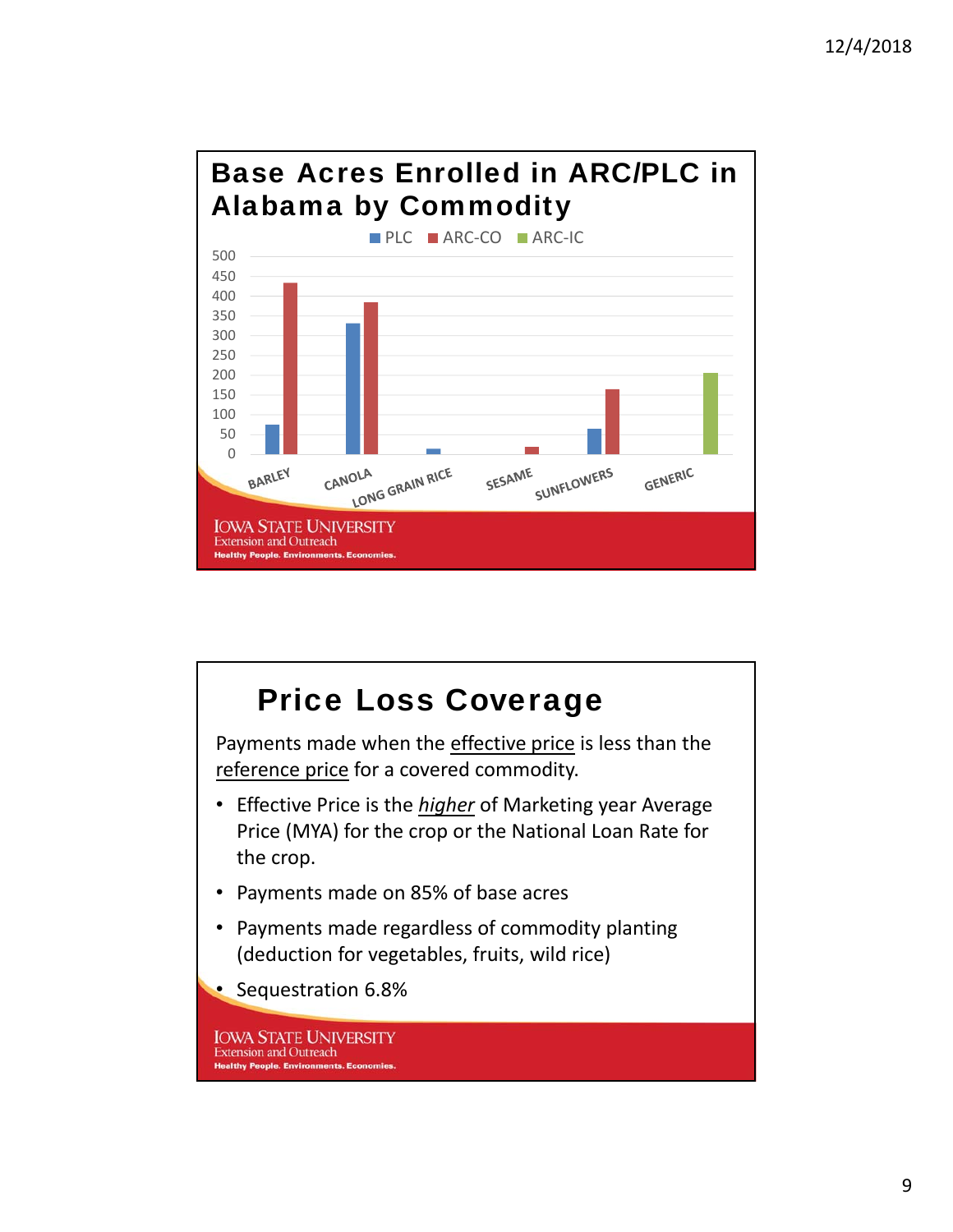# PLC Reference Price and National Loan Rate

*The Reference Price & National Loan Rate for each crop was set by statute and remains the same for life of Farm Bill.*

| Crop     | <b>PLC Reference</b><br>Price | <b>National Loan Rate</b> | Max PLC<br>Rate |
|----------|-------------------------------|---------------------------|-----------------|
| Corn     | \$3.70                        | \$1.95                    | \$1.75          |
| Soybeans | \$8.40                        | \$5.00                    | \$3.40          |
| Oats     | \$2.40                        | \$1.39                    | \$1.00          |
| Wheat    | \$5.50                        | \$2.94                    | \$2.56          |
| Peanuts  | \$535/ton                     | \$355/ton                 | \$180/ton       |
|          |                               |                           |                 |

# ARC-CO Program

Payments made when the ARC‐CO Actual Revenue is *less than* the ARC‐CO Guarantee for a covered commodity.

*County "Yield" data is used, not individual farm data*

- ARC‐CO Guarantee = 86% Benchmark Revenue
- Benchmark Revenue = 5y O.Avg Price  $\times$  5y O.Avg Yield
- Max payment = 10% Benchmark Revenue
- Payments made on 85% of base acres
- Payments made regardless of commodity planting (deduction for vegetables, fruits, wild rice)

• Sequestration 6.8%

**IOWA STATE UNIVERSITY Extension and Outreach Healthy People, Environments, Economies**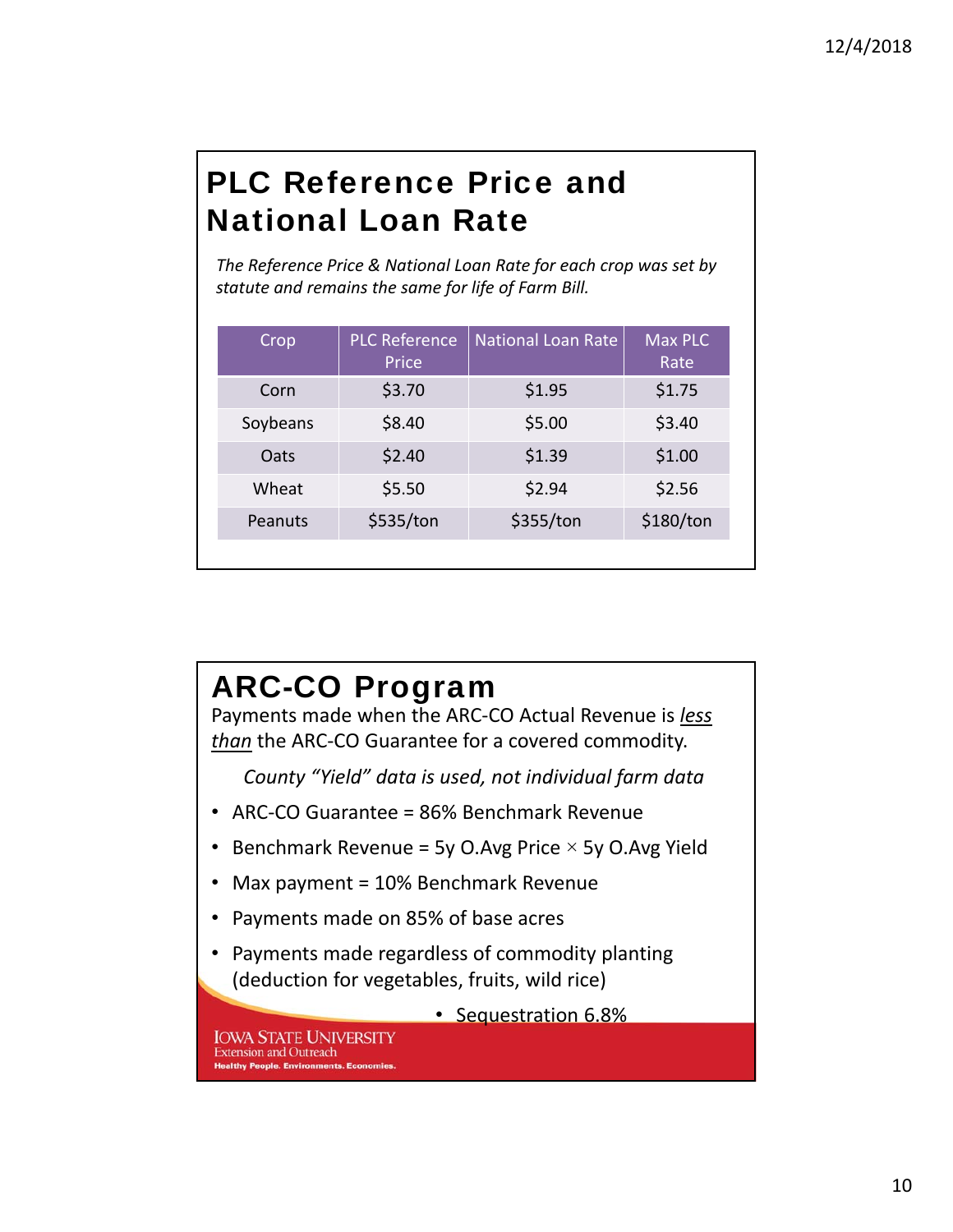

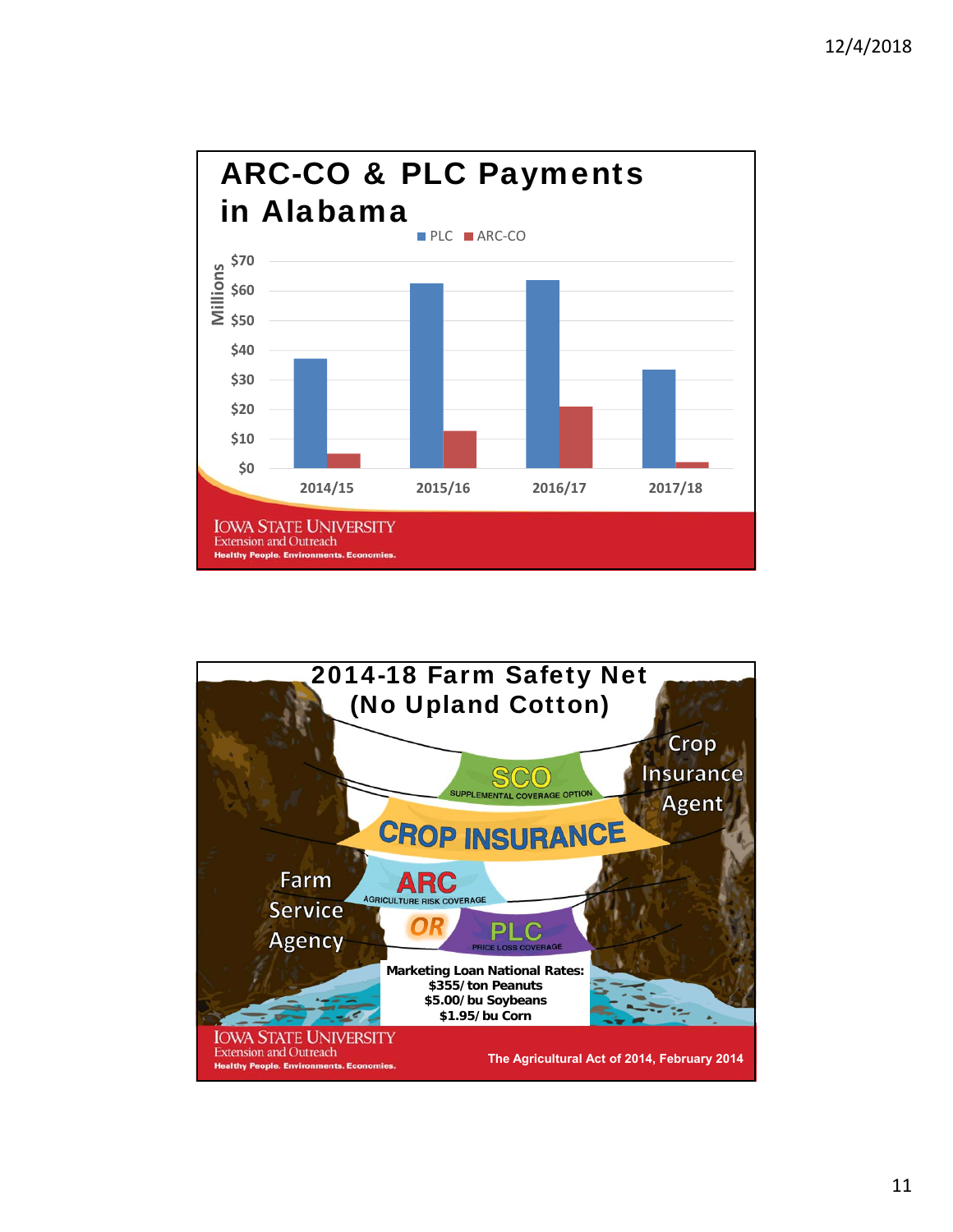# Federally Sponsored Crop Insurance Policies

- 1. Yield Protection
- 2. Revenue Protection with Harvest Price Exclusion
- 3. Revenue Protection
- 4. Whole Farm Revenue Protection
- 5. Dollar Plan, APH, TDO, PRV, RainF
- $\checkmark$  Purchased from Crop Insurance Agent
- $\checkmark$  Managed by Risk Management Agency
- $\checkmark$  Subsidy 60%-65% of total premium (100% CAT)

**IOWA STATE UNIVERSITY Extension and Outreach Healthy People. Environments. E** 

### Supplemental Coverage Option (SCO)

- Endorsement to Crop Insurance contract to cover part of the **deductible**
- Indemnity determined by **County** yields or revenues
- Crop CANNOT be enrolled in ARC;
- Buy from insurance agent
- Producer Premium: 35% of total premium (65% subsidy)

**IOWA STATE UNIVERSITY Extension and Outreach Healthy People, Environments, Eco**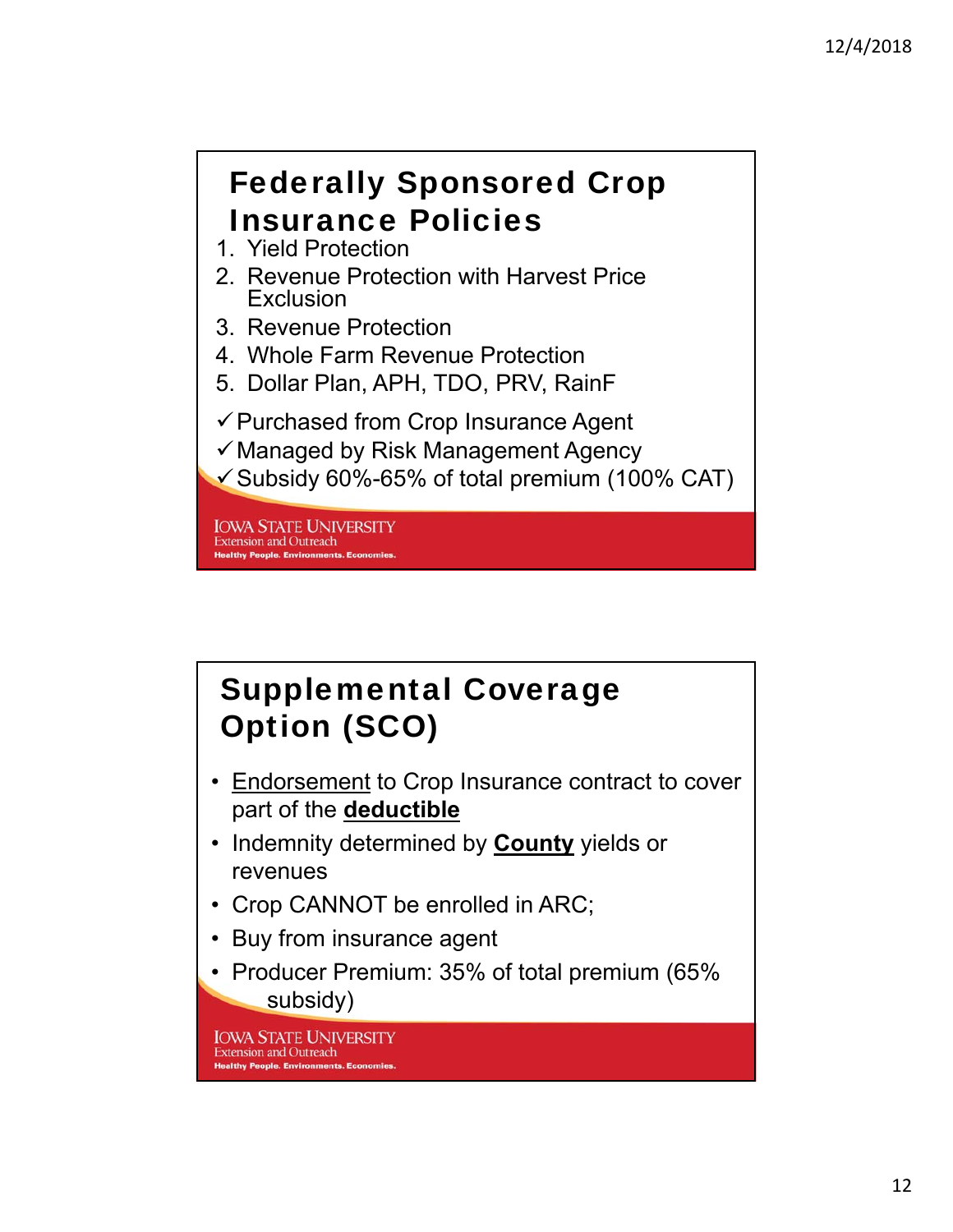### SCO Indemnity

- Indemnity = (86% Actual County Yield or Revenue as % of "Normal") X liability in underlying crop insurance policy
- Indemnity CAP = (86%-coverage level underlying policy) X underlying crop insurance liability

**IOWA STATE UNIVERSITY Extension and Outreach Healthy People. Environments. E** 

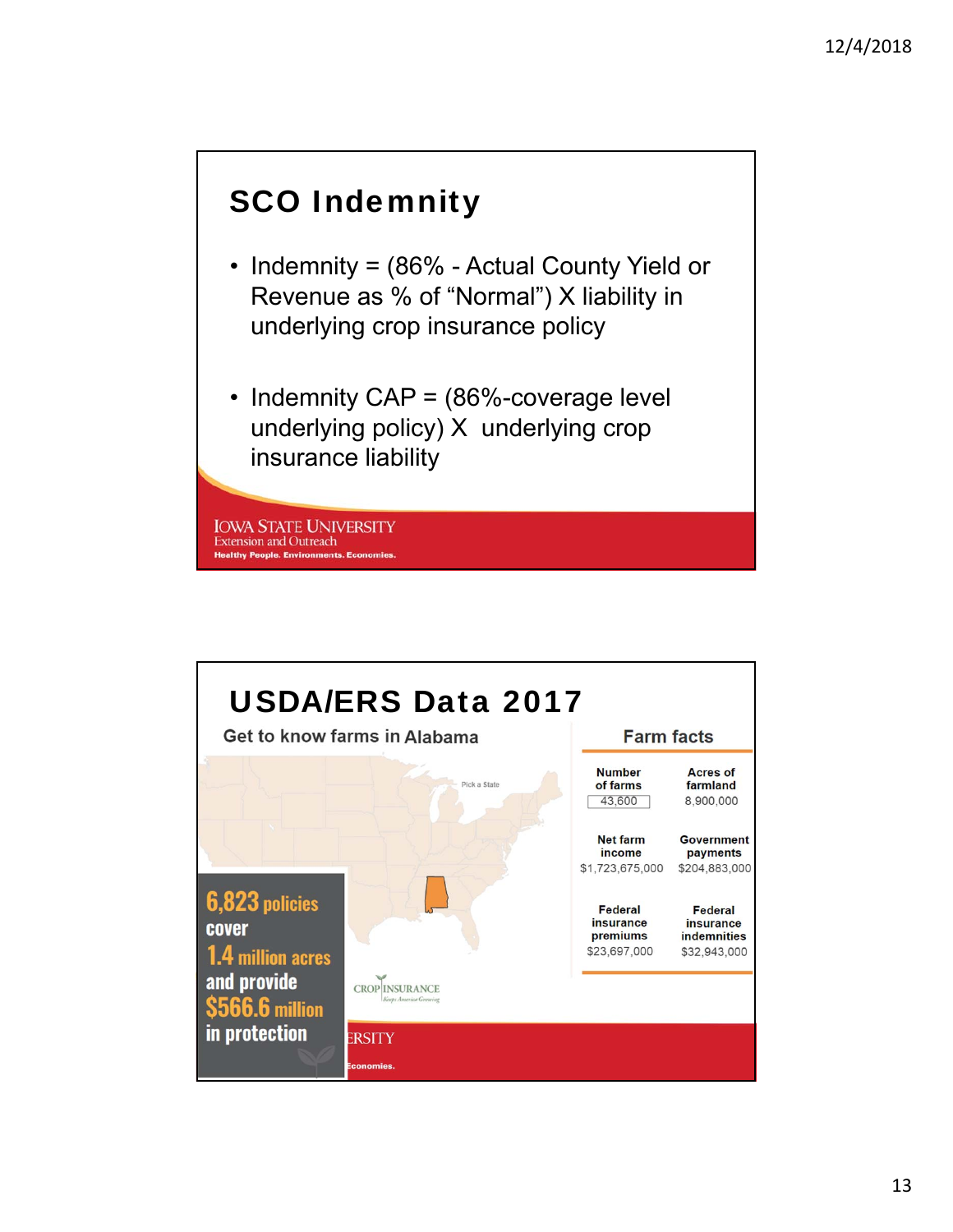

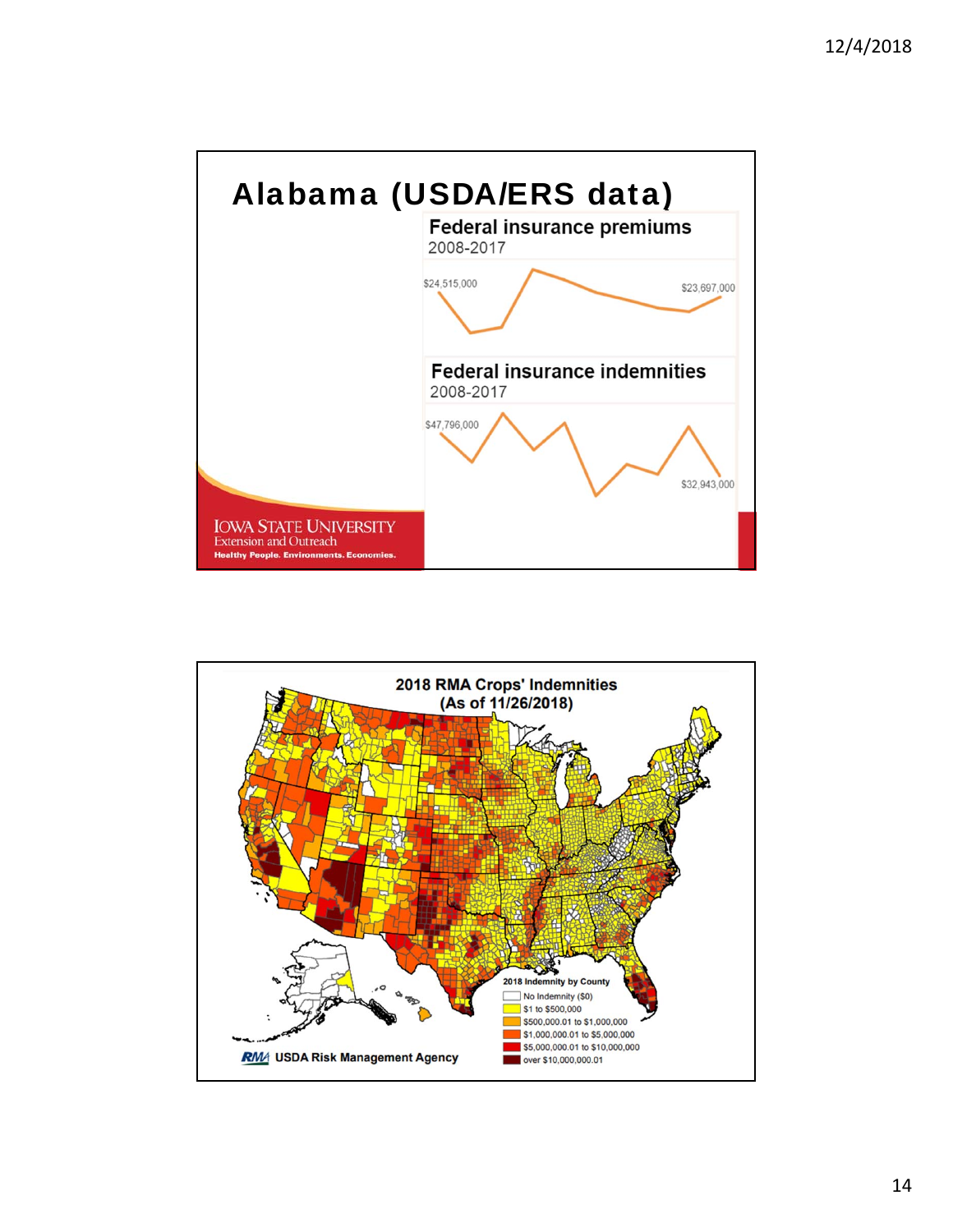

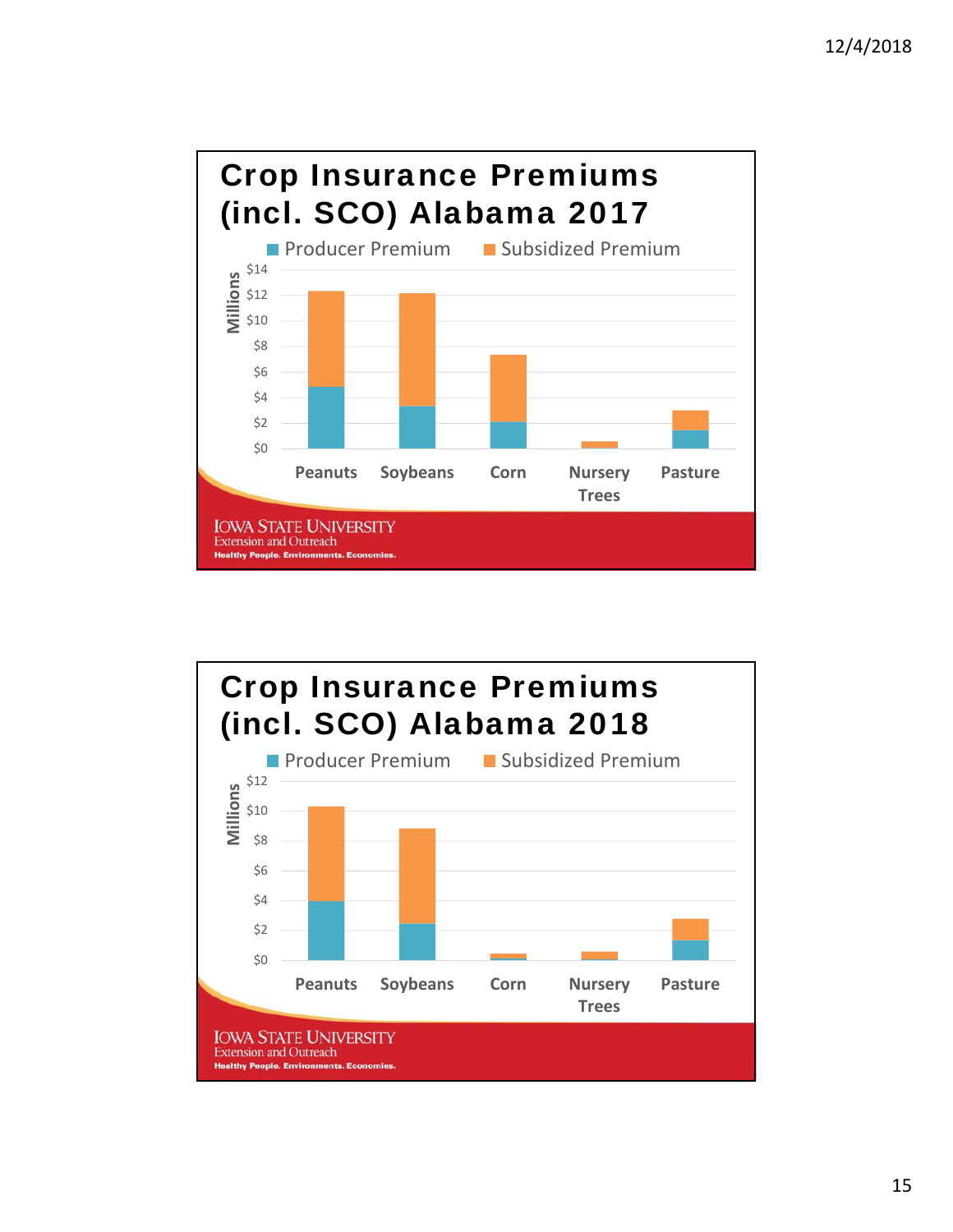

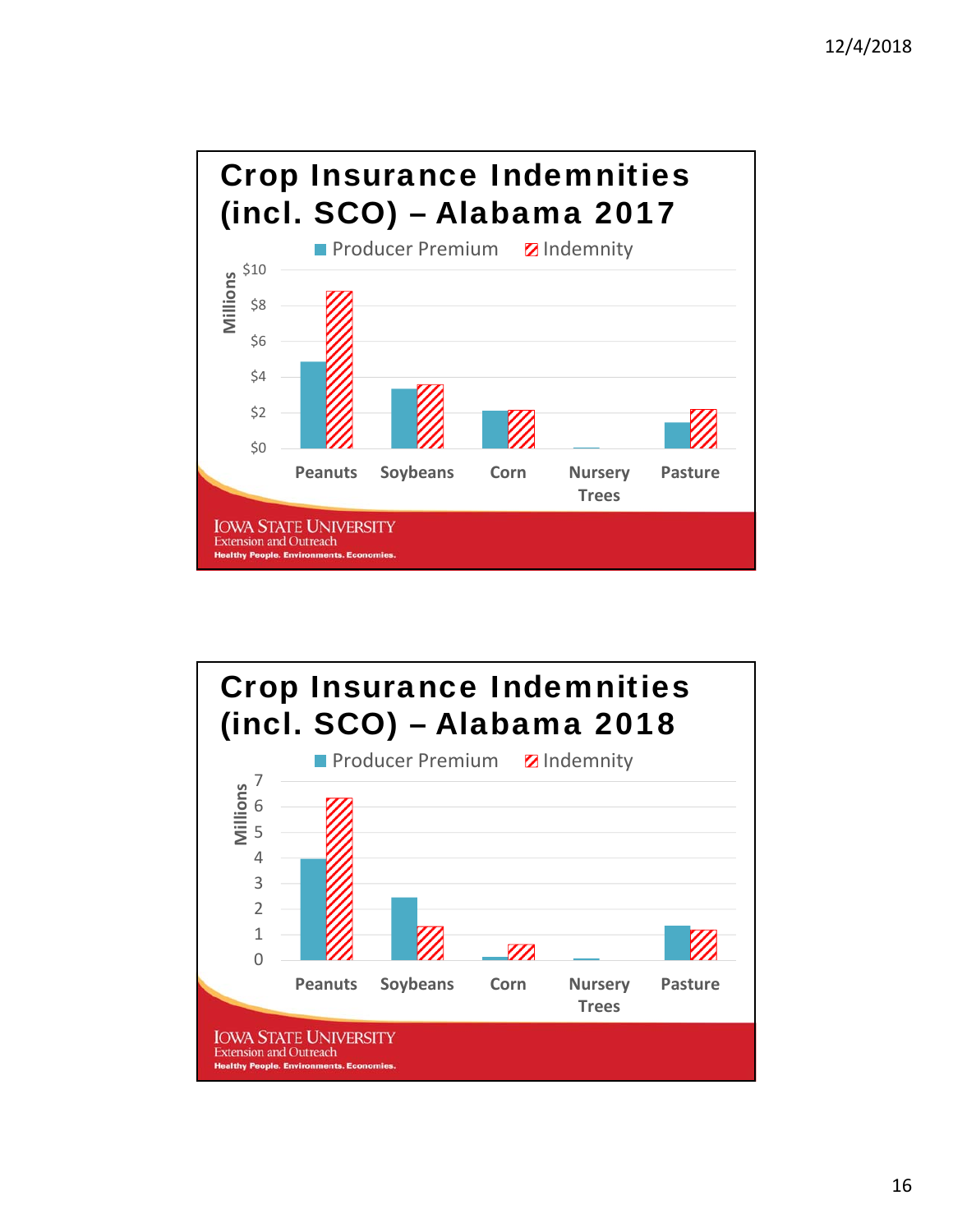

# Stacked Income Protection Plan (STAX)

- Purchased as a stand-alone policy or as a companion policy with yield or revenue insurance.
- STAX provides coverage for a portion of the expected revenue for an area (not farm level).
- Indemnities:
	- Triggered when actual area revenue drops below 90% of the expected area revenue,
	- Max. Coverage: difference between actual revenue and 70% of expected area revenue (or the coverage level of the underlying policy)

**IOWA STATE UNIVERSITY Extension and Outreach Healthy People, Environments, E**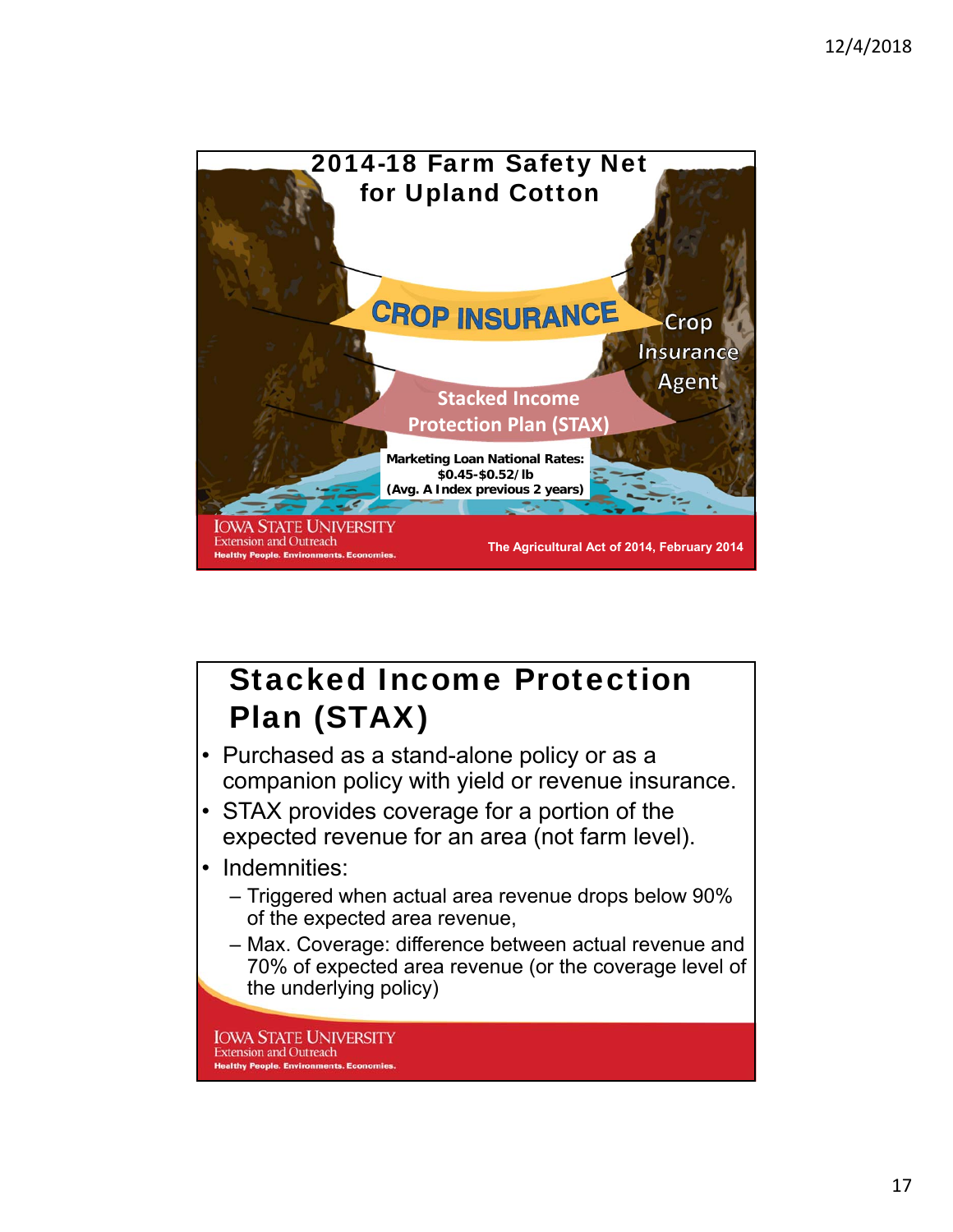

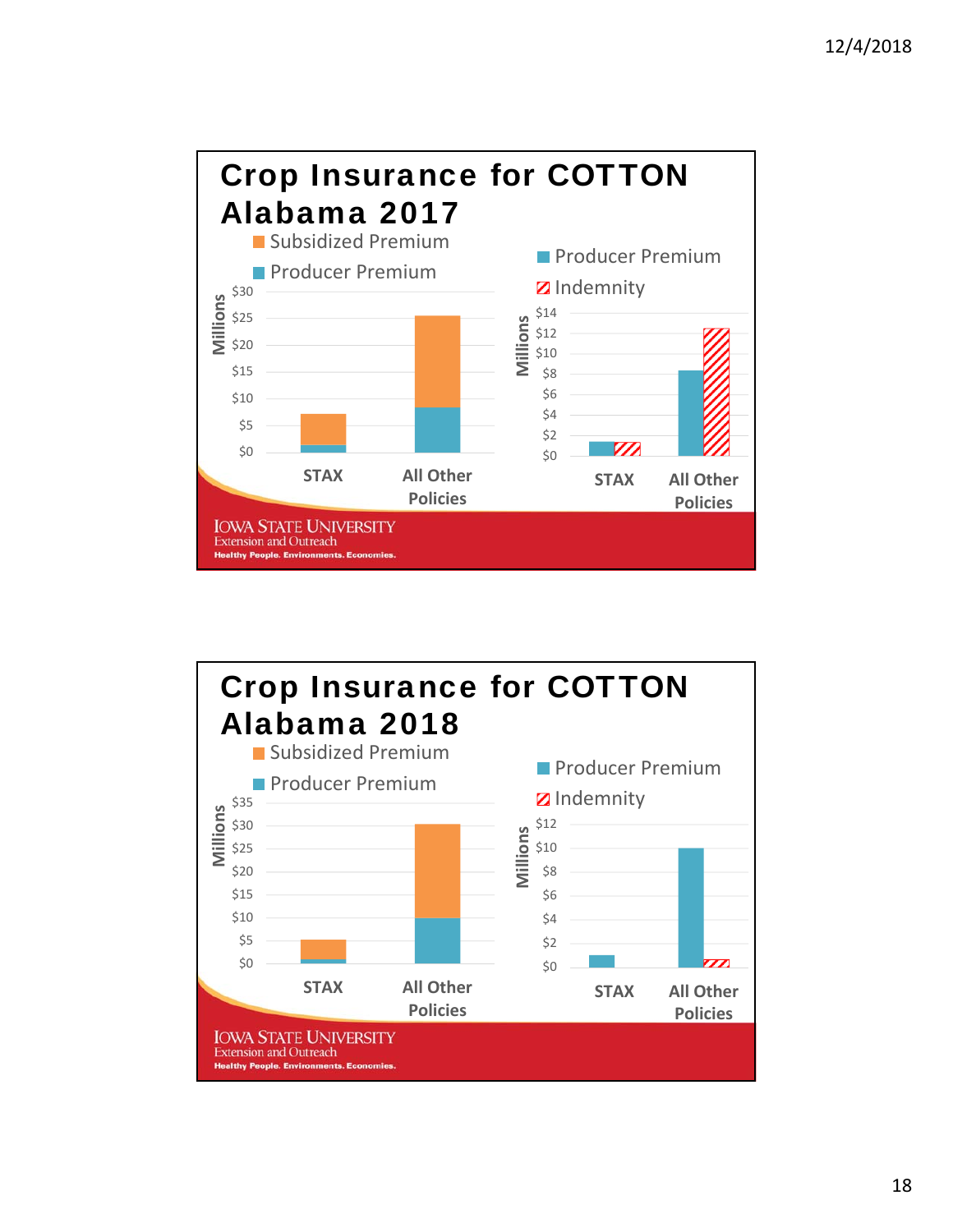